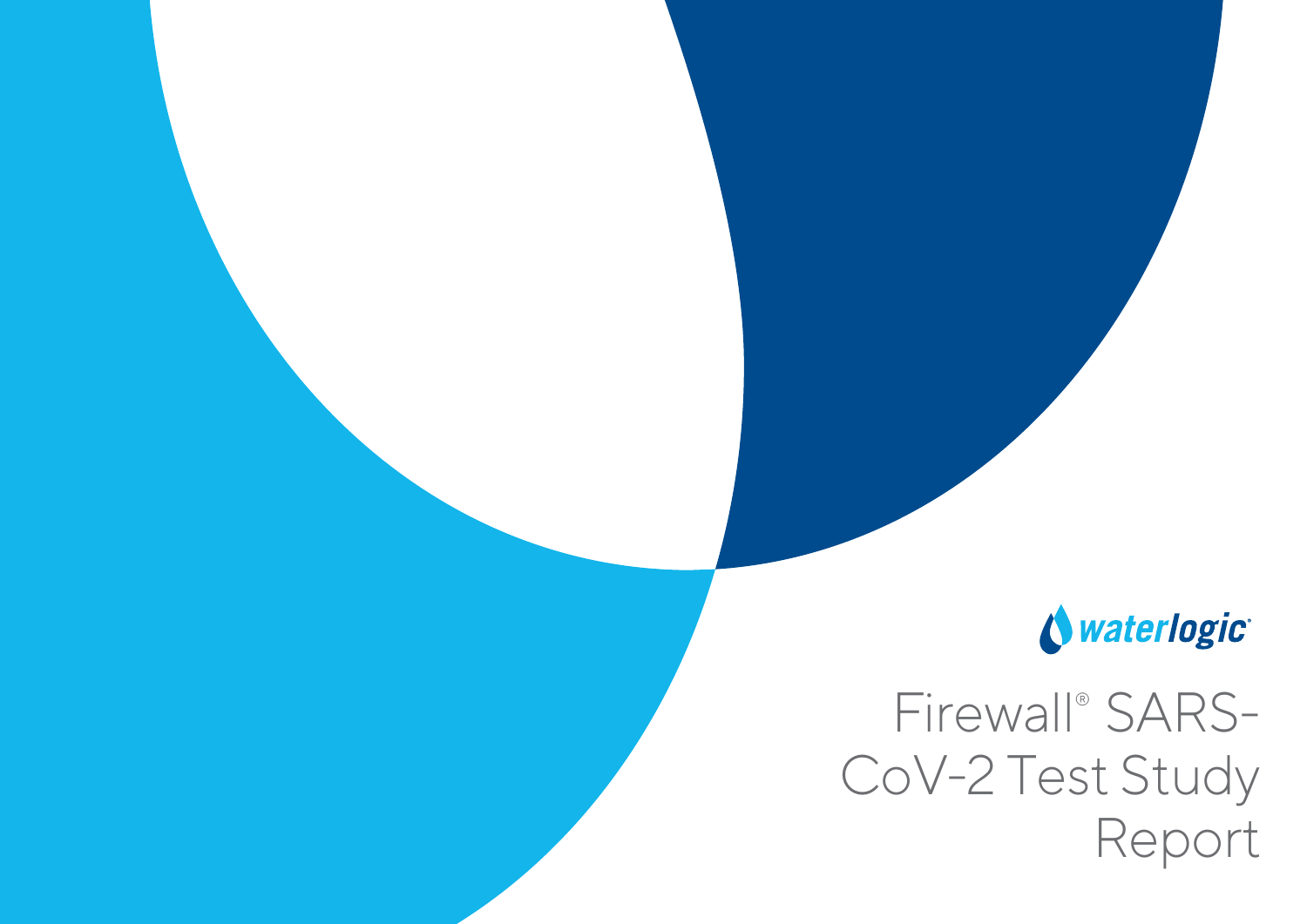Reduction of SARS-CoV-2 by the Waterlogic Firewall ® water purification device

Kelly R. Bright, Ph.D. Associate Research Professor

Charles P. Gerba, Ph.D. Professor at The Water & Energy Sustainable Technology (WEST) Center The University of Arizona

November 06, 2020

Company: the Waterlogic FirewallTM water purification device from Waterlogic

Test Organism: SARS-CoV-2, Isolate USA-WA1/2020 (BEI Resources NR-52281)

Test Matrix: De-chlorinated tap water

Test Conditions: Conducted at room temperature (22.3°C)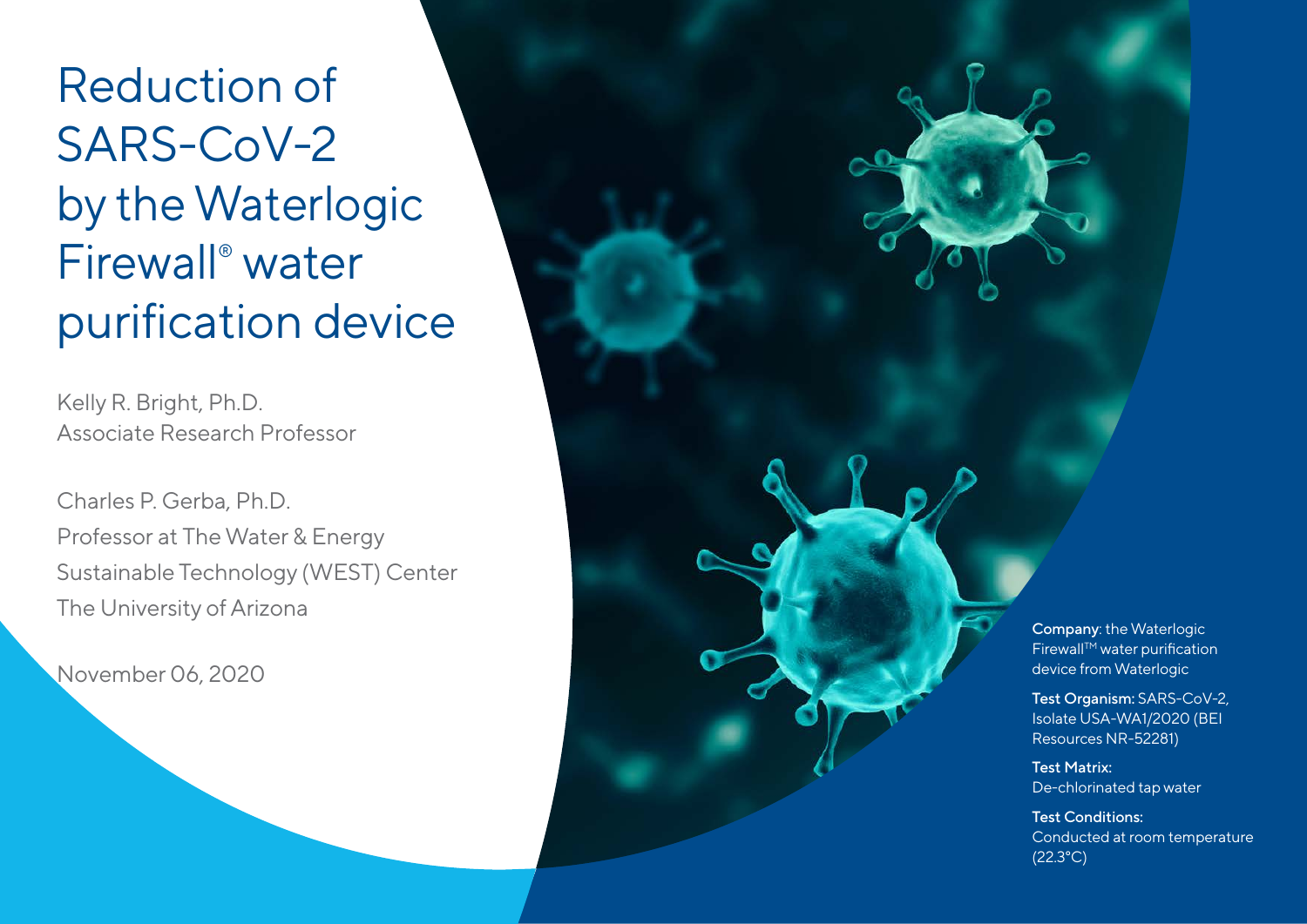## Experimental Design

Two separate Waterlogic Firewall® water purification devices tested their ability to inactivate SARS-CoV-2 in tap waterin two separate tests.

- **1.** Placed 1 liter of sterile deionized water in the device reservoir. Plugged in and turned on the device and dispensed 0.75 liters through the device. The collected water was discarded and the reservoir was emptied. This step primed the device, removing any air in the system, and filled the internal reservoir which holds 0.39 liters.
- **2.** Added 1 ml of virus stock, containing approximately 1.0×108 TCID50 SARS-CoV-2, Isolate USA-WA1/2020 (BEI Resources NR-52281), to a 1-liter bottle of sterile de-chlorinated tap water and mixed thoroughly.
- **3.** Placed the entire liter bottle in the device reservoir.
- **4.** Collected three 30-ml samples from the reservoir in sterile conical tubes (Influent A, B, and C samples).
- **5.** Dispensed 0.5 liters into discard bucket to flush out the internal 0.39-liter reservoir to ensure that water with virus was being dispensed for the test.
- **6.** Dispensed three effluent samples of 30-ml each in sterile 50-ml conical tubes (Effluent A, B, and C samples).
- **7.** Inoculated interior of dispenser faucet nozzle with a sterile polyester swab dipped into virus stock containing 6.3×106 TCID50/ml SARS-CoV-2. Swabbed inside of the faucet tip. This included inserting the swab up inside as far as it would go and twisting it back and forth. (The head of the Firewall housing is designed and contoured such that some UV chases the water out of the dispenser faucet. At a ½-inch distance outside of the faucet nozzle, UV dose is measured at 12 uW-Sec/cm2).
- **8.** Dispensed 10-ml volume of water from the unit to allow for exposure of the nozzle to the UV light.
- **9.** Dipped a sterile polyester swab into a 5-ml snap cap tube containing 1 ml of sterile PBS and used this to swab the interior of the faucet nozzle. Replaced the swab back into the tube and broke off the excess wooden handle so that the swab would fit inside the tube.
- **10.**Vortexed this tube for 30 seconds to elute the virus from the swab and then aseptically removed and discarded the swab. This solution was the "Nozzle" sample.

#### **Samples collected and assayed:**

| Device #1 - Influent A | Device #2 - Influent A |
|------------------------|------------------------|
| Influent B             | Influent B             |
| Influent C             | Influent C             |
| Effluent A             | Effluent A             |
| Effluent B             | Effluent B             |
| Effluent C             | <b>Effluent C</b>      |
| <b>Nozzle</b>          | <b>Nozzle</b>          |
|                        |                        |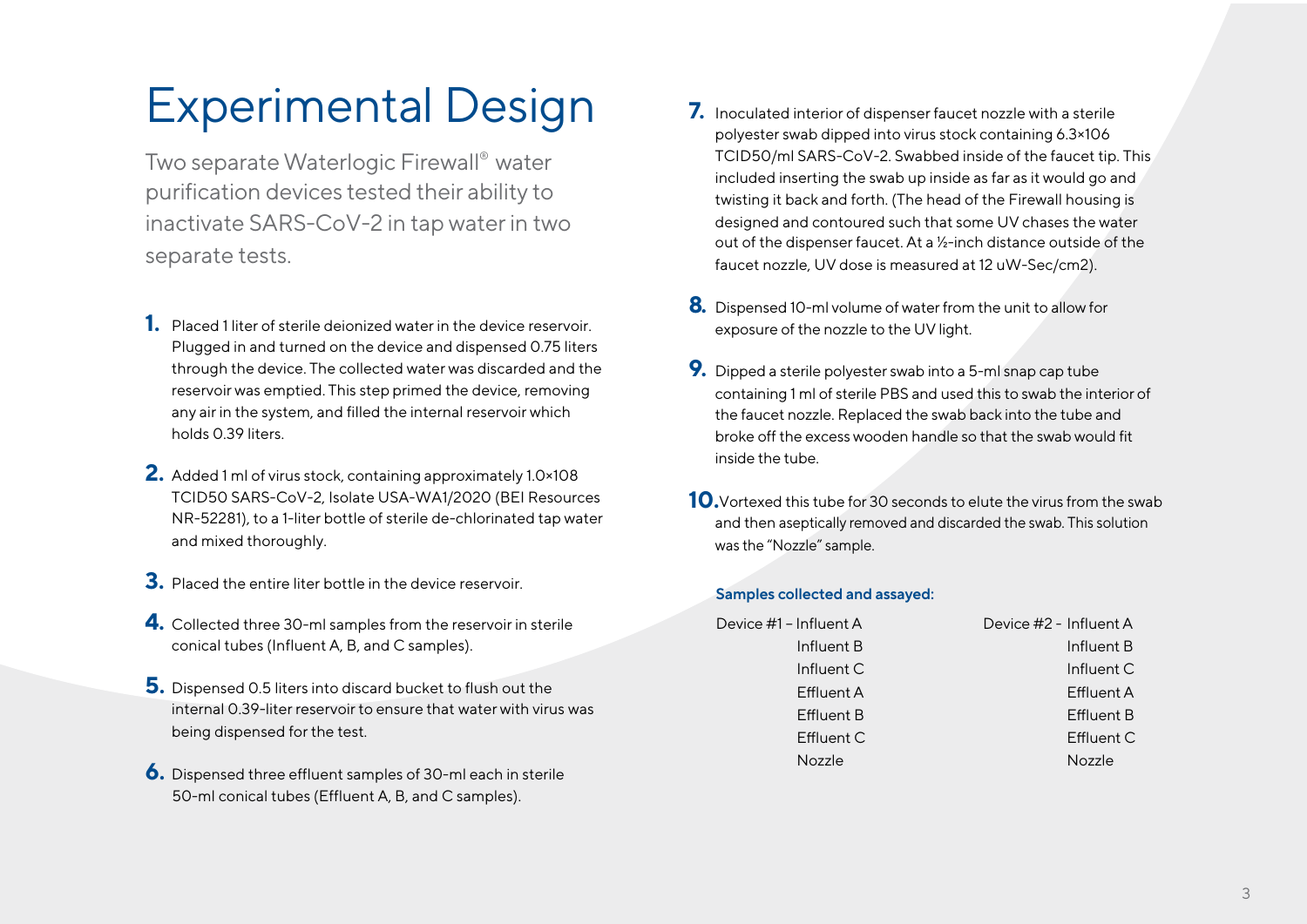**11.** Virus concentrations for each neutralized sample were quantified using the Reed-Muench method (Payment and Trudel 1993) to determine the tissue culture infectious dose that affected 50% of the wells (TCID50). The assay was performed in 96-well cell culture plates containing monolayers of Vero E-6 cell monolayers (ATCC# CRL-1586). Prior to the assay, the Vero E-6 cells were gently rinsed twice with minimal essential media (MEM). The 96-well plates were then inoculated with the diluted samples (6 wells inoculated with 100 microliters each per dilution). Flasks containing 1-ml (in 25 cm2 flasks) and 10-ml samples (in 75 cm2 flasks) were also included to lower the limit of detection of the assay. The plates/flasks were incubated in an atmosphere of 5% CO $_{\rm 2}$  for 1 hour at 37°C to allow the virus particles to adsorb to the cells.

**Note:** Each 96-well plate also included at least 6 negative control wells containing cells only (no virus) with 100 microliters of MEM added.

- **12.** Following this incubation period, 85 microliters of MEM containing 2% fetal bovine serum (FBS) were added to each of the 96 wells, 7 ml were added to the 25 cm2 flasks, and 20 ml were added to the 75 cm2 flasks. The plates/flasks were then incubated in an atmosphere of 5% CO $_{\rm 2}$  for 7 days at 37°C.
- **13.** The cells were observed daily for viral cytopathic effects (CPE) using an inverted microscope. The inoculated cells were compared to the negative control cells in the same 96-well plate to differentiate CPE from un-inoculated cells. Negative control flasks were also included in the assay. Any CPE that was observed within 24 hours of incubation was considered to be caused by cytotoxicity (caused by sensitivity of the cells to the tap water) since CPE caused by SARS-CoV-2 typically requires ≥ 2 days. Wells positive for CPE following 2 days were considered positive for viral growth.

**Note:** No CPE was observed in any of the negative control wells.

- **14.** After the incubation period, the TCID50/sample was determined. Six wells per dilution were used to ensure adequate precision of the assay. The greatest dilution in which 50% or higher of the wells were positive was used to determine the virus TCID50/coupon following the method described by Payment and Trudel (1993).
- **15.** The data were reported as the logarithmic reduction using the formula -log<sub>10</sub> (Neff/Ninf), where Ninf was the average concentration of the recovered SARS-CoV-2 from the influent samples and Neff was the concentration of the recovered SARS-CoV-2 in the effluent samples.
- 16. A Student's t-test was used to statistically compare the virus recovered from the influent (no UV) and the effluent (treated with UV) samples. The reductions were considered to be statistically significant if the resultant P value was ≤ 0.05.
- **17.** The average percent reduction was also calculated. The relationship between  $log_{10}$  reduction and percent reduction is illustrated in Table 1 below.

| <b>Table 1.</b> Log <sub>10</sub> removal versus percent reduction. |                          |  |  |  |
|---------------------------------------------------------------------|--------------------------|--|--|--|
| Log <sub>10</sub><br>Removal                                        | Percent<br>Reduction (%) |  |  |  |
|                                                                     | 90                       |  |  |  |
| 2                                                                   | 99                       |  |  |  |
| 3                                                                   | 99.9                     |  |  |  |
| 4                                                                   | 99.99                    |  |  |  |
| 5                                                                   | 99.999                   |  |  |  |
| 6                                                                   | 99.9999                  |  |  |  |
|                                                                     |                          |  |  |  |

**Table 1.** Log<sub>10</sub> removal versus percent reduction.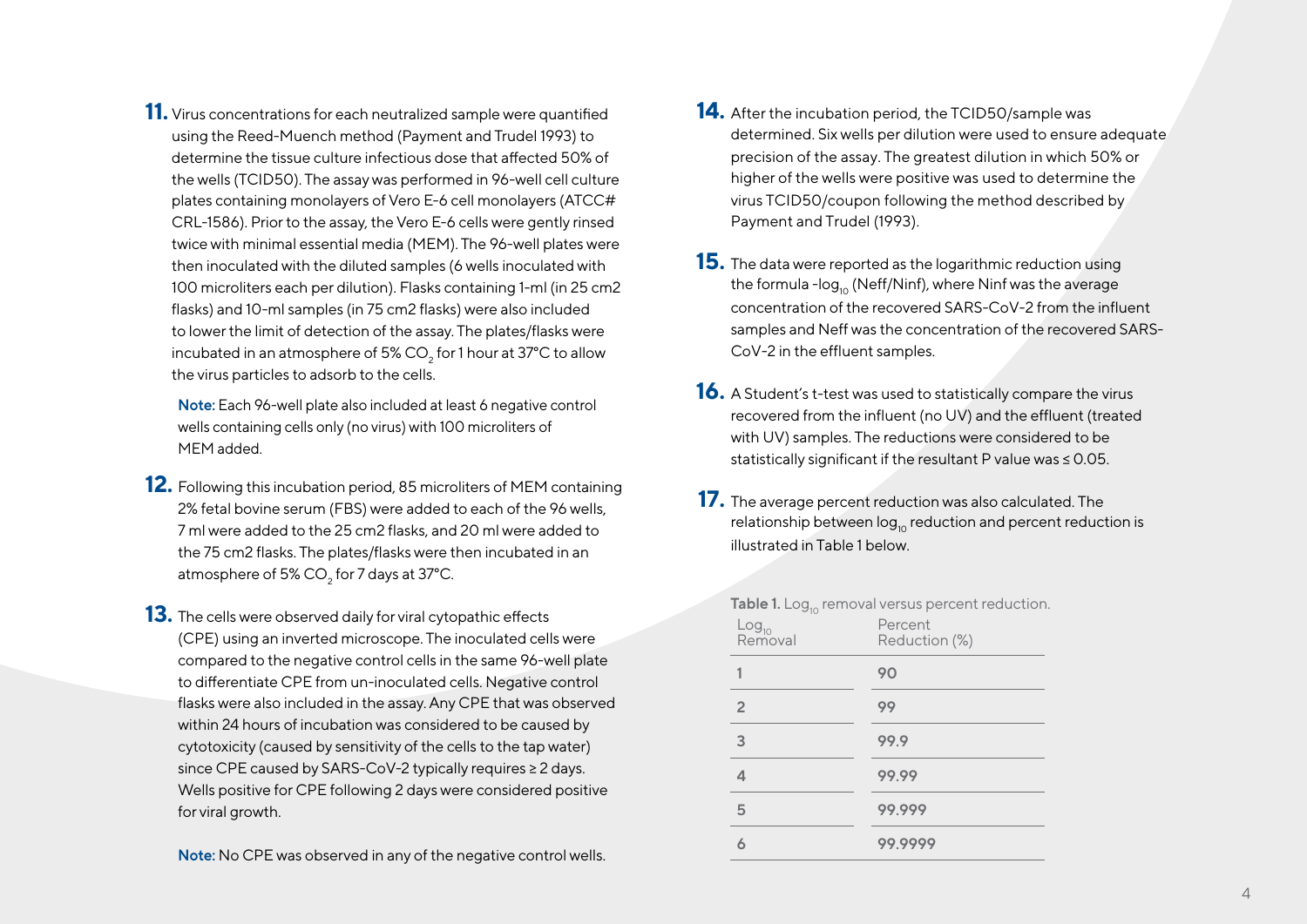## References

Payment P, Trudel M. (1993) Isolation and identification of viruses. In Methods and Techniques in Virology. Payment P, Trudel M (eds.), pp. 32–33. New York: Marcel Dekker Inc.

## Results

The results of the tests are shown below in Tables 2 and 3.

**Table 2.** Reduction of SARS-CoV-2 by the Waterlogic Firewall® water purification device.

| Device | $Log_{10}$ Reduction*<br>Per Effluent Sample | Mean $Log_{10}$<br>Reduction ± SD | <b>Mean Percent</b><br>Reduction |
|--------|----------------------------------------------|-----------------------------------|----------------------------------|
|        | > 5.67                                       |                                   |                                  |
| Unit 1 | > 5.67                                       | $>5.67$ <sup>+</sup> ± 0.00       | >99.99979                        |
|        | > 5.67                                       |                                   |                                  |
|        | > 5.89                                       |                                   |                                  |
| Unit 2 | > 5.89                                       | $>5.89$ <sup>+</sup> ± 0.00       | >99.99987                        |
|        | > 5.89                                       |                                   |                                  |

\* The average of the three influent sampleswas 1.86×105TCID50/ml and 3.10×105 TCID50/ml for unit #1 and unit #2, respectively. The log<sub>1</sub> reductions in effluent samples were calculated using these values. SD Standard deviation

† Reductions in the treated sampleswere statistically significant (P≤ 0.05) in comparison to the influent samples (no UV treatment).

### **Table 3.** Reduction of SARS-CoV-2 on the dispenser faucet nozzle of the Waterlogic Firewall® water purification device.

| Device | <b>Estimated</b><br>$Log_{10}$ Reduction* | <b>Percent Reduction</b> |
|--------|-------------------------------------------|--------------------------|
| Unit 1 | 3.20 to 3.70                              | 99.94 to 99.98           |
| Unit 2 | $>3.20$ to $>3.70$                        | $>$ 99.94 to $>$ 99.98   |

\* An estimated 100 microliters of the inoculum virus stock containing 6.3×105 TCID50 was transferred from the swab to the dispenser nozzle. Based on an estimated recovery efficiency of 10% (1.0 log., loss) to 31.6% (0.5 log<sub>10</sub> loss) of SARS-CoV-2 from the nozzle using a swab dipped in PBS, an estimated 6.3×104 to 2.0×105 virus would be recovered without any UV exposure. The log<sub>10</sub> and percent reductions in the nozzle samples were calculated using these estimated value ranges.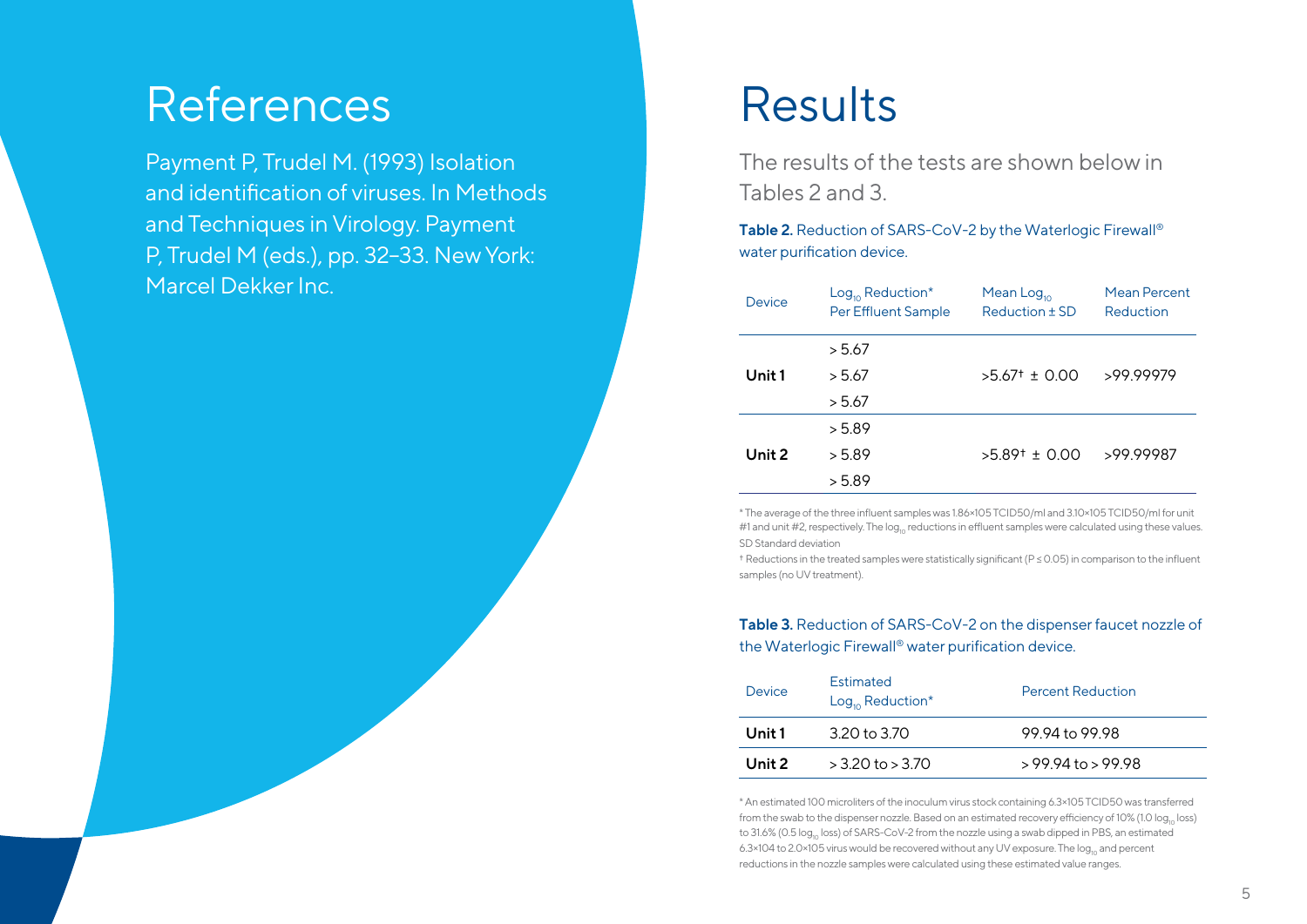

## **Discussion**

No infectious SARS-CoV-2 particles were recovered from any of the effluent water samples following treatment by either of the two Waterlogic Firewall® water purification devices tested.

Therefore, the virus concentration was below the limit of detection of the assay (3.98×10-1 TCID50/ml) in all effluent samples. This was equivalent to  $a > 5.67$  log10 reduction for the test with unit #1 and  $a > 5.89$  log10 reduction with unit #2. These reductions were statistically significant in comparison to the influent samples (P = 1.4×10-5 and 1.9×10-7, respectively).

In addition, the approximate 12 uW-Sec/cm2 UV dose at the Waterlogic Firewall® faucet nozzle resulted in a reduction of infectious SARS-CoV-2 inoculated onto the nozzle itself. This test was performed to simulate an ill individual coughing or sneezing in close proximity to the device. An estimated 3.20 to >3.70  $log_{10}$  reductions were observed on the nozzle; however, a portion of the virus on the nozzles could have been washed away in the 10 ml samples that were discarded as part of the sample collection process.